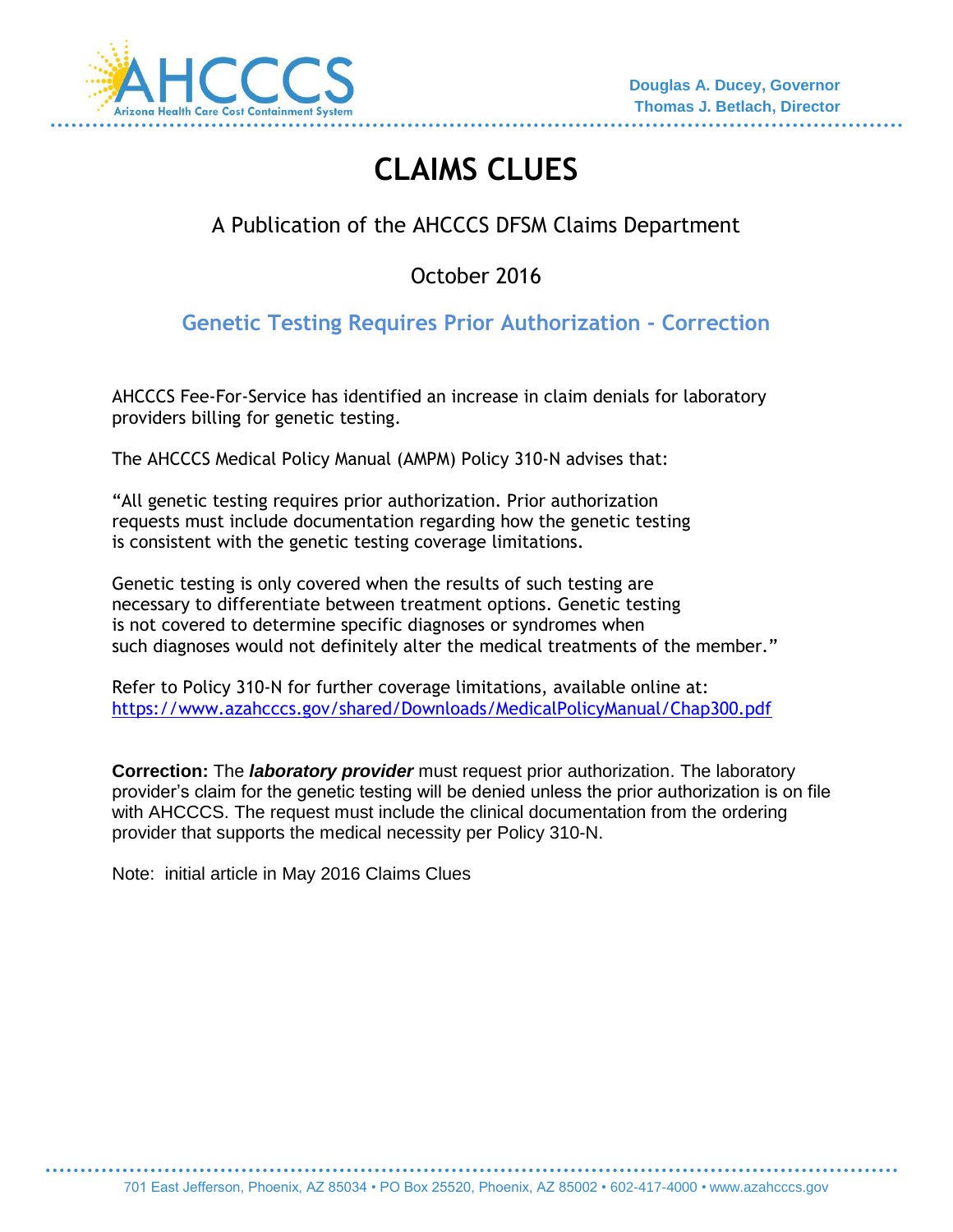#### **Reinstatement: Coverage of Podiatry Services Performed by a Licensed Podiatrist**

Effective service dates on and after October 1, 2016 AHCCCS covers medically necessary podiatry services for adults age 21 and older, when provided by a licensed podiatrist and ordered by a recipient's primary care provider, attending physician or primary care practitioner.

Billing requirements are included in the Fee-For-Service and the IHS/Tribal Provider Billing Manual.

Refer to the Fee-For-Service-Provider Manual, Chapter 10, Professional and Technical Services, under the Foot and Ankle Care on pages 10-15 through 10-17: [https://www.azahcccs.gov/PlansProviders/Downloads/FFSProviderManual/FFS\\_Chap10.pdf](https://www.azahcccs.gov/PlansProviders/Downloads/FFSProviderManual/FFS_Chap10.pdf)

Refer to the IHS/Tribal Provider Billing Manual, Chapter 8, Individual Practitioner Services, under the Foot and Ankle Care on pages 8-16 through 8-18: [https://www.azahcccs.gov/PlansProviders/Downloads/IHS-TribalManual/IHS-](https://www.azahcccs.gov/PlansProviders/Downloads/IHS-TribalManual/IHS-Chap08IndivPractitionerSvcs.pdf)[Chap08IndivPractitionerSvcs.pdf](https://www.azahcccs.gov/PlansProviders/Downloads/IHS-TribalManual/IHS-Chap08IndivPractitionerSvcs.pdf)

#### **ALTCS Dental Reinstatement**

- Restoration of the ALTCS Dental Benefit was approved (HB 2704) in the 2016 Legislative Session. The updated policy is effective 10/1/2016.
- Coverage is prospective; that is for dates of service on and after 10/1/16.
- Highlights of the ALTCS Dental Benefit are:
	- $\circ$  For ALTCS members age 21 years and older and at risk for institutional level of care
	- o Benefit limit up to \$1,000.00 per contract year
	- o Contract year is defined as 10/1 through 9/30
	- o Benefit coverage is member-specific and remains with the member if transferring between MCO's or between FFS and managed care
	- o Unused benefits will not roll over into the next contract year
	- o Reimbursement is subject to the Dental FFS Rates and Codes
	- o General anesthesia is included as part of the \$1,000 benefit limit per contract year

Refer to the Fee-For-Service-Provider Manual, Chapter 10: Professional and Technical Services, under the Professional Services on pages 10-7 through 10-9. [https://www.azahcccs.gov/PlansProviders/Downloads/FFSProviderManual/FFS\\_Chap10.pdf](https://www.azahcccs.gov/PlansProviders/Downloads/FFSProviderManual/FFS_Chap10.pdf)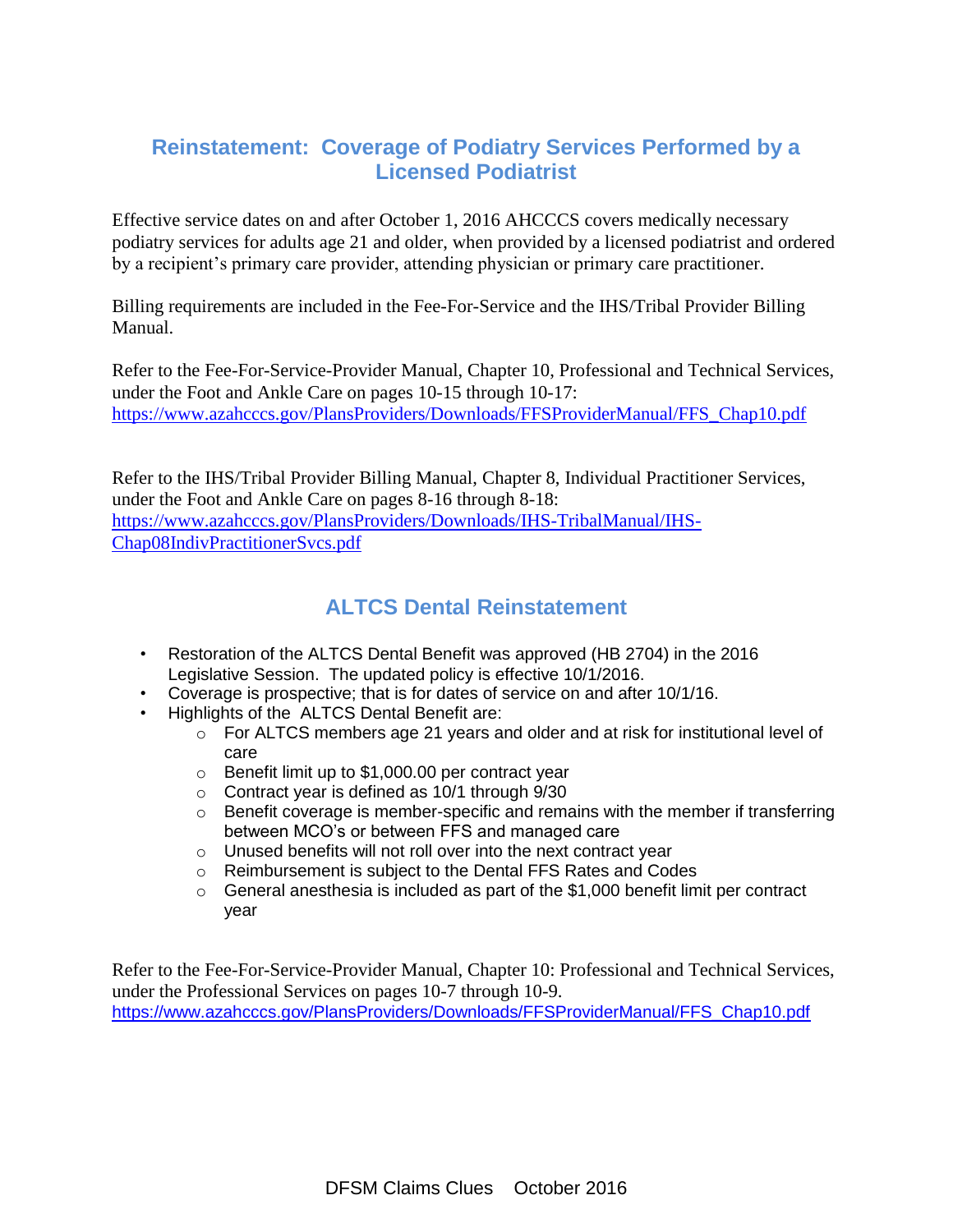Refer to the IHS/Tribal Provider Billing Manual Chapter 14, ALTCS Dental Services, on pages 14-11 and 14-12. <https://www.azahcccs.gov/PlansProviders/Downloads/IHS-TribalManual/IHS-Chap14ALTCS.pdf>

For ALTCS dental benefit facts, refer to the AHCCCS website at: <https://www.azahcccs.gov/shared/Downloads/ALTCSDentalFactSheet.pdf>

## **Third Party Liability (TPL)**

The initial claim *must* be submitted to AHCCCS within six months of the date of service, even if payment from Other Insurance has not been received.

The claim must be resubmitted with the primary coverage payment Remit/EOB within 12-months of the date of service (clean claim time frame). (Refer to Chapter 4 General Billing Rules for timely filing requirements.)

- EOB means explanation of benefits by First- and Third-Party payor
- RA means remittance advice

Each of these above mentioned documents must show payment details of a provider's claim for services.

Providers must submit a separate RA/EOB with each claim form. If a provider submits multiple claims for a recipient but includes only one copy of the RA or EOB, the payment document will be attached to the claim with highest coinsurance and deductible amount. The other claims in the package will be denied for lack of a Medicare RA or Other Coverage RA/EOB.

#### *Note: failure to submit the remark/reason code key page(s) with the RA/EOB are considered incomplete claims and will result in claim denial.*

#### **Non-Emergency Medical Transportation (NEMT):**

Effective 01/01/2017, for members assigned to a TRBHA (Tribal Regional Behavioral Health Authority), Prior Authorization (PA) is required for NEMT trips for Behavioral Health (BH) services that exceed 100 miles regardless of the diagnosis billed.

Additional information regarding authorization and billing requirements will be forthcoming in November/December 2016, prior to the 1/1/17 implementation date.